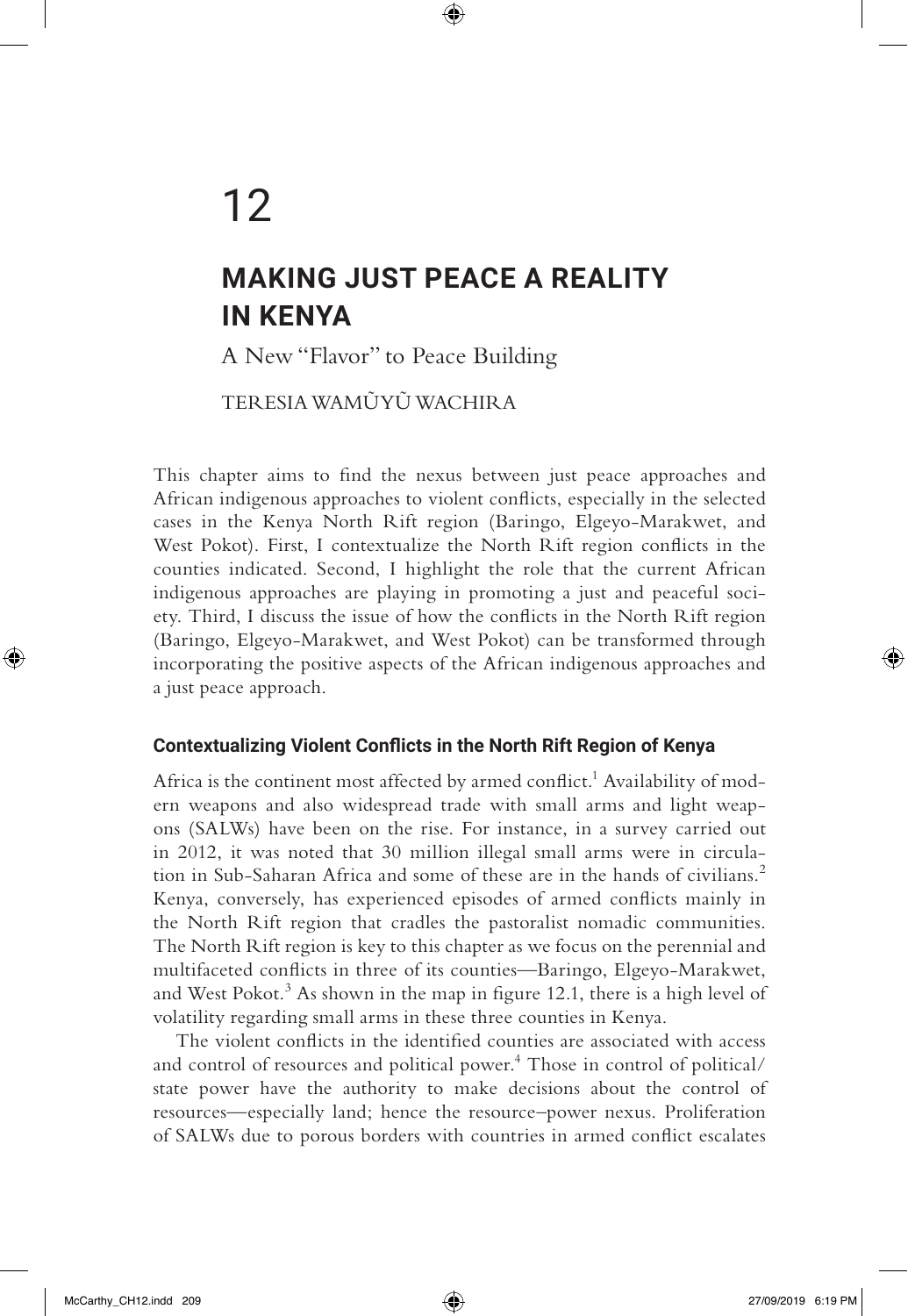

 $\bigoplus$ 



Source: Manasseh Wepundi, Eliud Nthiga, Eliud Kabuu, Ryan Murray, and Anna Alvazzi del Frate, "Availability of Small Arms and Perceptions of Security in Kenya: An Assessment." © Small Arms Survey, Graduate Institute of International and Development Studies, Geneva, 2012, p. 39. Available at http://www.smallarmssurvey.org/fileadmin/docs/C-Special-reports/SAS -SR16-Kenya.pdf. Used with permission.

⊕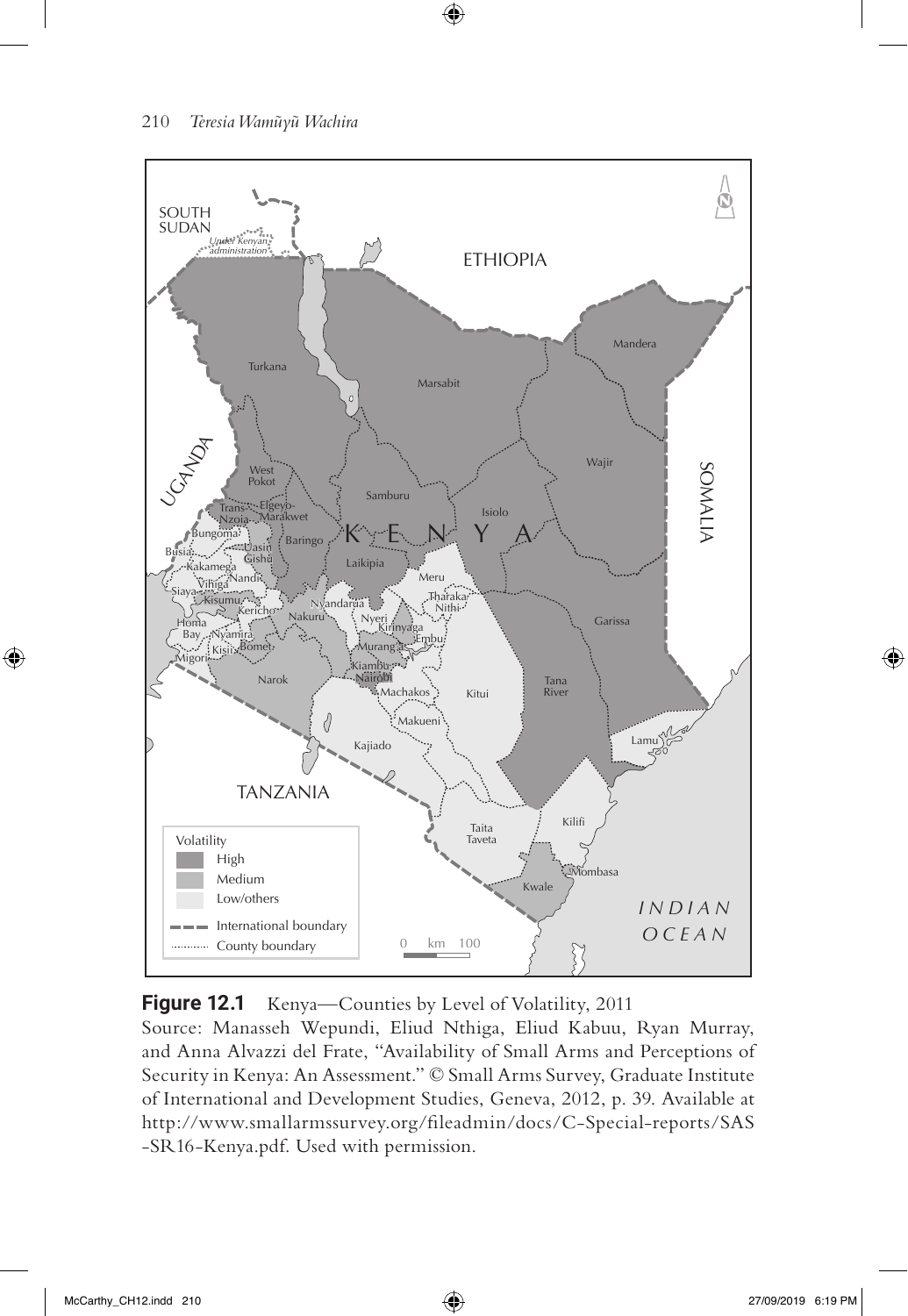#### *Making Just Peace a Reality in Kenya* 211

the violence. Escalation is also seen with the incitement, especially of the youth, by political leaders to engage in violence; lack of protection of borders; and the practices especially surrounding cattle rustling, which is embedded in the culture.<sup>5</sup> For instance one of the youth respondents confirms the importance of cattle raids in his community when he states that if youth do not engage in cattle rustling, they will experience exclusion and lack of respect. The following narrative is not uncommon among the youth in these three counties because cattle raids contribute to their social acceptance and personal prestige.

 $\textcircled{\scriptsize{+}}$ 

If we young people do not go for cattle raids, they will call us cowards, and we will not be able to get a girl to marry and when people in the community see us they will laugh and "throw words" at us. No one will give us respect and we will be excluded from many activities where men are. Like me here, I and my friends went to the elders to bless us as is our custom before we went out to steal the cattle from the Pokot people. This was because we wanted to marry and earn respect from our communities.<sup>6</sup>

The autochthonous discourses of belonging and exclusion tend to deepen these complex and multifaceted conflicts.<sup>7</sup> The militaristic approach of the state in dealing with these conflicts has contributed to the protraction of conflicts in the region and has complicated an already volatile situation. Unfortunately, such conflicts have led to deaths of people and livestock, destruction of essential infrastructure, and loss of livelihoods due to fear especially among women going to fetch water and collect firewood. In addition, such conflicts tend to leave behind a displaced, traumatized, and disillusioned population, especially the youth who form over 65 percent of the total Kenyan population. This is evident in the narrative of one of the youth engaging in cattle rustling:

You know it is not easy to go for cattle raids but what do you do. You have to go and if you are killed that is ok and if you kill that is ok. It is our culture and since the elders bless us we are fine. Every young man goes through it though it is tough. Some young men are really afraid but they have to do it. The girls wait and see who is brave because they all want to marry a brave man who can protect her and take care of the family.<sup>8</sup>

However, despite the various peace interventions, whether from the top leadership or at the grassroots level, the violent conflicts continue unabated and seem to create cycles of violence. Could this be because often the responses are militaristic or generic (one-size-fits-all approach) and top-down?

⊕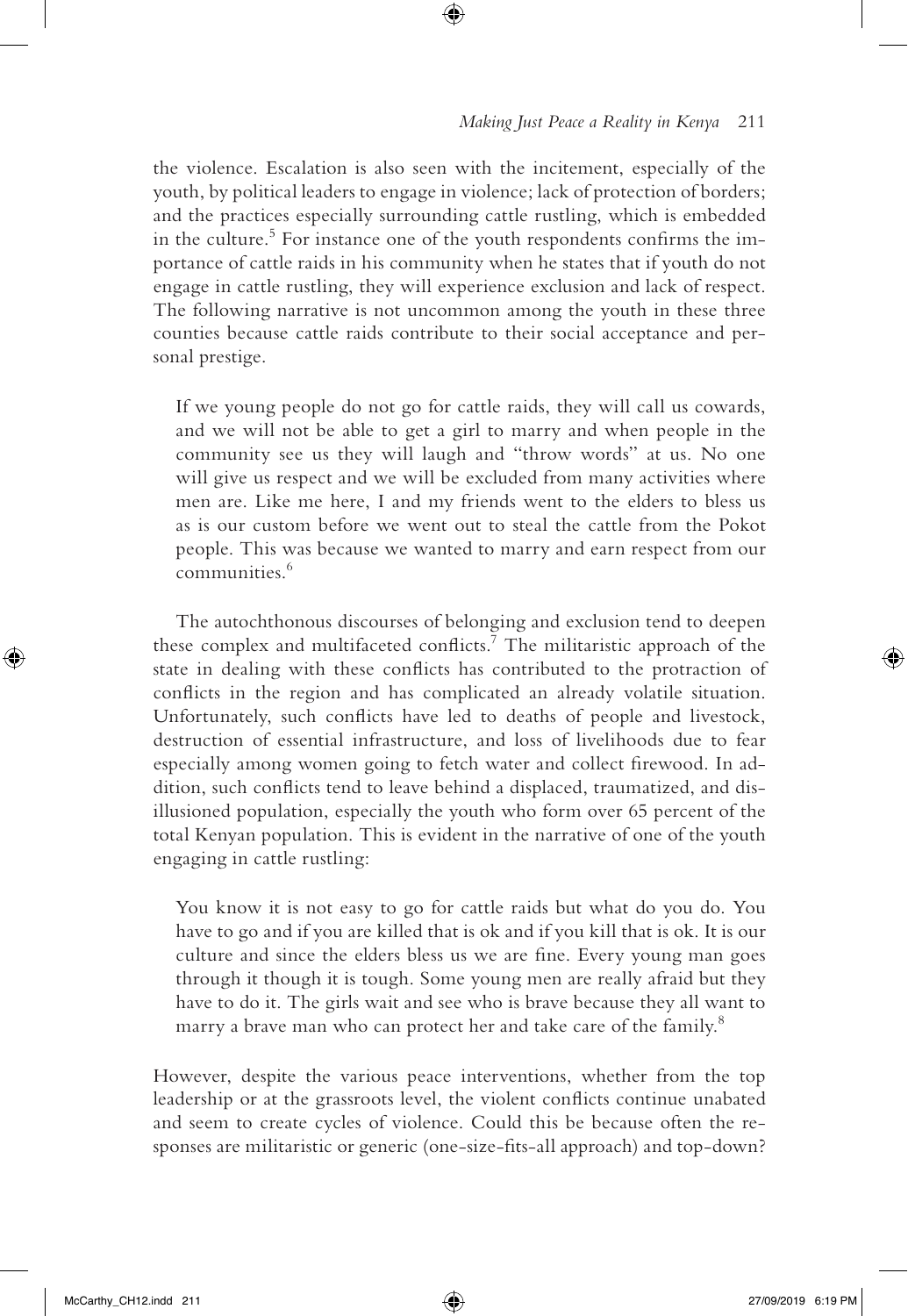The next section is an attempt to respond to this question by examining some of the peace building approaches in place to deal with the violence in these counties.

⊕

#### **Reflecting with a Just Peace Ethic: Responses to Violent Conflicts in the North Rift Region (Baringo, Elgeyo-Marakwet, West Pokot)**

As noted at the start of the chapter, Kenya has experienced different forms of violence across the country but to a greater degree in the arid and semi-arid North Rift region, which forms the basis of this work. The responses to violence have been both bottom-up and top-down. The top-down approaches have been mainly applied by the top leadership in the country, for instance the security forces spanning across all ranks. The bottom-up approaches are mainly at the grassroots level among women and youth and to some extent the faith-based organizations and community-based organizations at both the local and international levels. There is no shortage of examples where the peace building approaches have been successful or have failed, but in this chapter the focus is on three counties in the North Rift region—Baringo, Elgeyo-Marakwet, and West Pokot.

Religious leaders have been at the core of peace building for decades. The following story illustrates a nonviolent response to violent conflicts in the North Rift region. In 1997 during the second multiparty elections after years of dictatorial rule, Kenya experienced violent conflicts dubbed the "tribal clashes."<sup>9</sup> The late Bishop Cornelius Korir was the bishop of Eldoret then, and he played a major role in providing shelter to displaced persons. Today he is fondly remembered as the "goodwill ambassador for peace."<sup>10</sup>

In one of the violent incidents in 1992, Bishop Korir, following in Jesus's way of active nonviolence, decided to go and check on the safety of the religious sisters who lived and worked in one of the violence-prone areas in his diocese. As he drove, every vehicle he passed along the way flashed lights as a warning not to proceed with the journey because of the magnitude of the violence. Fearing for the safety of the religious sisters, Bishop Korir ignored the warning and drove right into a riotous group of armed youth (from the Kalenjin ethnic community) who were forcibly evicting people and threatening to burn down the town. He stood between the hundreds of youth who were armed with bows and arrows against about ten overwhelmed police officers who had now sought his assistance.<sup>11</sup> As the youth surged forward, the police started shooting, which forced the bishop to raise his hands over his head and shout "Don't shoot! Don't shoot!"<sup>12</sup> After a tense standoff between the youth and the police, the youth retreated. However, they requested that Bishop Korir escort them away from the police for fear the police would shoot them in the back as they left. He obliged, and when the youth were

⊕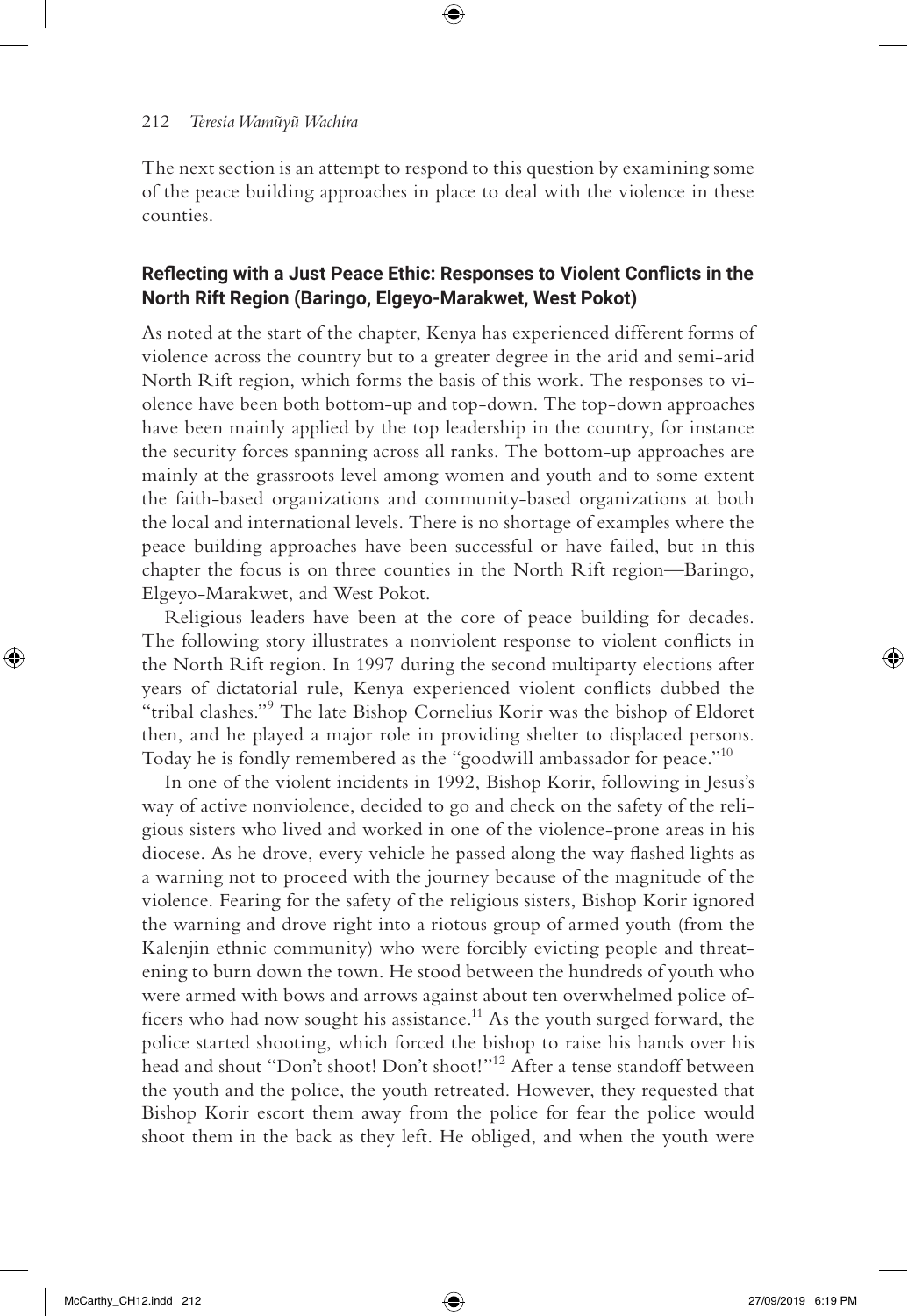leaving he overheard them express their regret that they had not attacked their "enemies" before his arrival. Like Jesus, he was at the forefront "protecting and leading his flock" while risking his own life. He lived and practiced the gospel of nonviolence—love of the enemies. In this incident, he modeled the just peace practice of unarmed civilian protection.

 $\textcircled{\scriptsize{+}}$ 

In a similar violent incident in 1997, while violence was at its peak, Pokot warriors shot at the car of one of the government officers—the district commissioner—but decided not to shoot at Bishop Korir's car because he was a bishop and his diocese had provided their villages with food when they experienced famine.<sup>13</sup> After these experiences Bishop Korir realized that his diocese "could play a special role in calling for peace in their valley" and together with his diocesan Justice and Peace Commission "they resolved to work with the people to achieve sustainable peace."<sup>14</sup> Furthermore, as part of his efforts in peace building, he sent the diocesan Justice and Peace Commission coordinator to ask the warring communities what they desired and they replied, "We want you to help us to talk to each other"—hence their desire for reconciliation, harmony, and peace.<sup>15</sup> The just peace practice of identifying the human needs of all parties illuminates this experience. Yet, the communities faced challenges in their efforts to bring peace; for instance, they were ridiculed as "peace mercenaries," "professional seminar goers," and "the people who go to eat rice."16 Despite this ridicule, the people's desire was for peace and therefore they continued to meet in order to seek ways of resolving their conflicts. They selected representatives from each community who met and ironed out their grievances. As one shared: "It was a very tough meeting; a lot of nasty words were thrown."17 The communities worked together for some peace initiatives that were started in order to resolve the conflicts. Cattle dips were built in a neutral place for four purposes: to reduce cattle rustling activity; to ensure that the animals were free of diseases and thus would multiply; to be able to identify stolen livestock; and to give the people an opportunity to meet, have open conversations, bond, and bridge. Other activities in which they engaged were rebuilding houses that were destroyed and building common markets and water points in neutral places. In addition, the communities engaged in common activities such as sharing meals and participating in sports (e.g., the peace marathon).<sup>18</sup> This helped people to bond and bridge with each other. In addition, such initiatives actualize the just peace norm of cultivating peacemaking communities and institutions.

The government and other peace builders such as nongovernmental organizations (both local and international) in the three counties are engaged in addressing these deep-rooted conflicts.<sup>19</sup> Referring mainly to government peace initiatives, the government has invested in civic education, which is communicated mainly through *barazas* and peace forums within communities.20 Government policies and other germane issues, such as voting rights,

⊕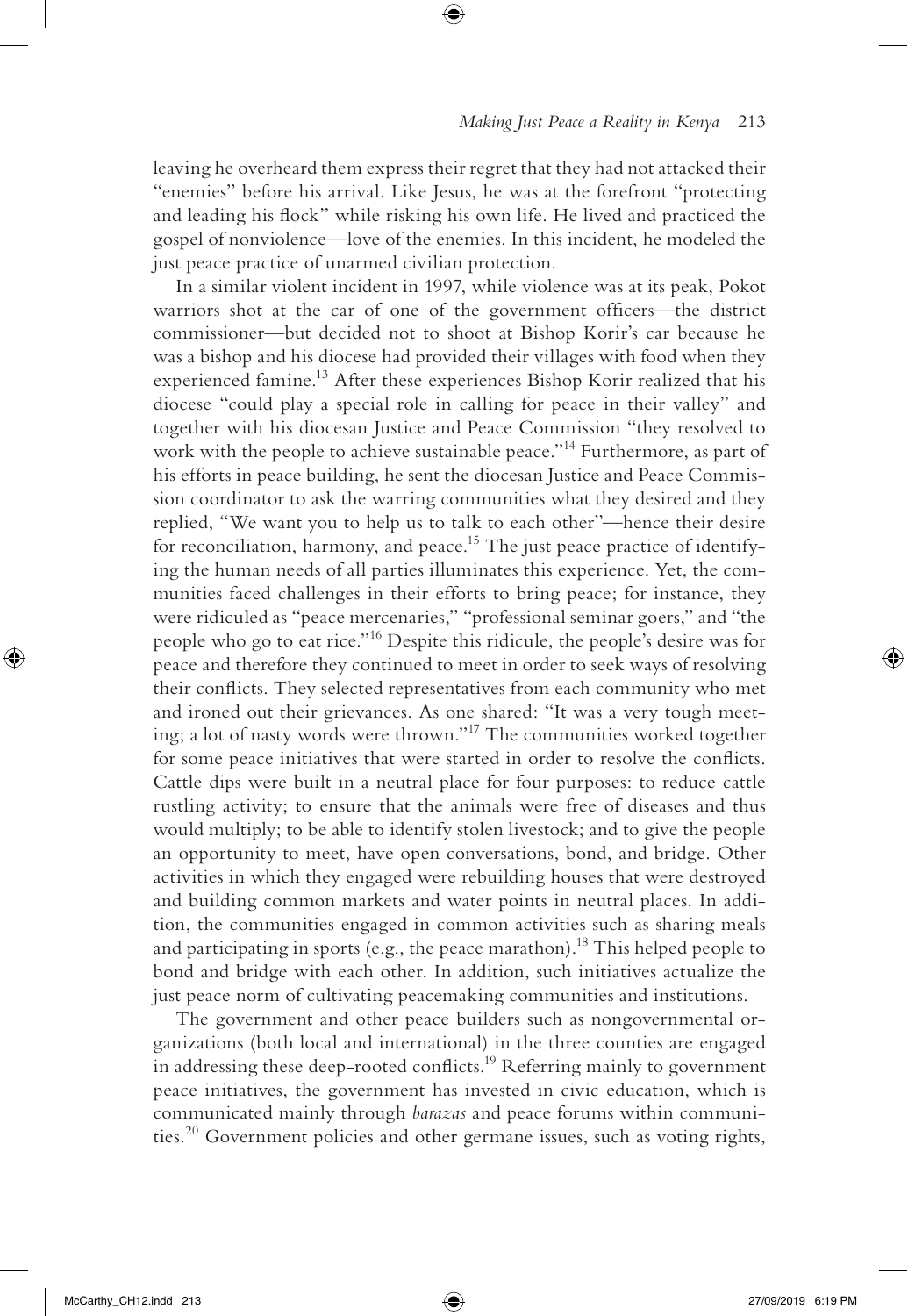surrendering of arms (disarmament), dangers of possessing illegal arms, and engaging in dangerous activities such as cattle rustlings and banditry, are communicated. The communities have the opportunity to interact freely as they engage in dialogue with their leaders at the local and top level. $21$ Such initiatives actualize the just peace norms of integral disarmament, participation, and relationality. Although some people heed the messages and surrender their arms and ammunition, others are reluctant to do so, mainly because of the incitement by some of the politicians. An example of this was in the county when one politician cautioned his people not to surrender their guns; he equated it with a person asking another to surrender their walking stick that an enemy can use to later beat them up.<sup>22</sup> Other initiatives that the government has put in place are the Security Sector Reforms; the introduction of unarmed community policing, especially the *Nyumba kumi* initiative; and efforts to create cultures of peace in schools (both public and private).<sup>23</sup> However, the government's first response to any conflicts in the region is to employ militaristic and securitized approaches by deploying security forces, mainly police and armed forces.<sup>24</sup> These officers have often used high handedness and are sometimes extremely brutal in dealing with affected communities. The extent of such brutality is captured in the following excerpt:

⊕

The methods used in the interrogation of communities suspected to harbor raiders are punitive and include physical, economic, and psychological torture such as beatings and confiscation of animals to force confessions. In the process the societies come to fear and lose confidence in their own government. Additionally, some corrupt administrators keep some of the recovered animals and later sell them, thereby adding to the society's suspicions."<sup>25</sup>

Communities are also engaged in grassroots peace building mainly through African indigenous approaches to addressing conflict. These approaches are predominantly invested in the elders and are geared toward a consensus often based on a bottom-up approach. The different communities in the identified counties engage their elders, for instance in resolving family conflicts. Most important, for decades the council of elders has been engaged by their communities as repositories of history and wisdom. They perform rituals and bless the youth before the cattle raids and when they return. They also assist the youth in strategizing and blessing them for counterattacks after the community's livestock has been raided. Additionally, they may gather to plan how to deter the neighbors from encroaching on their land especially during drought seasons. However, we cannot romanticize these traditional approaches because they are sometimes politically motivated by the "powerful" of the society and are equally shrouded in cultural stereotypes,

⊕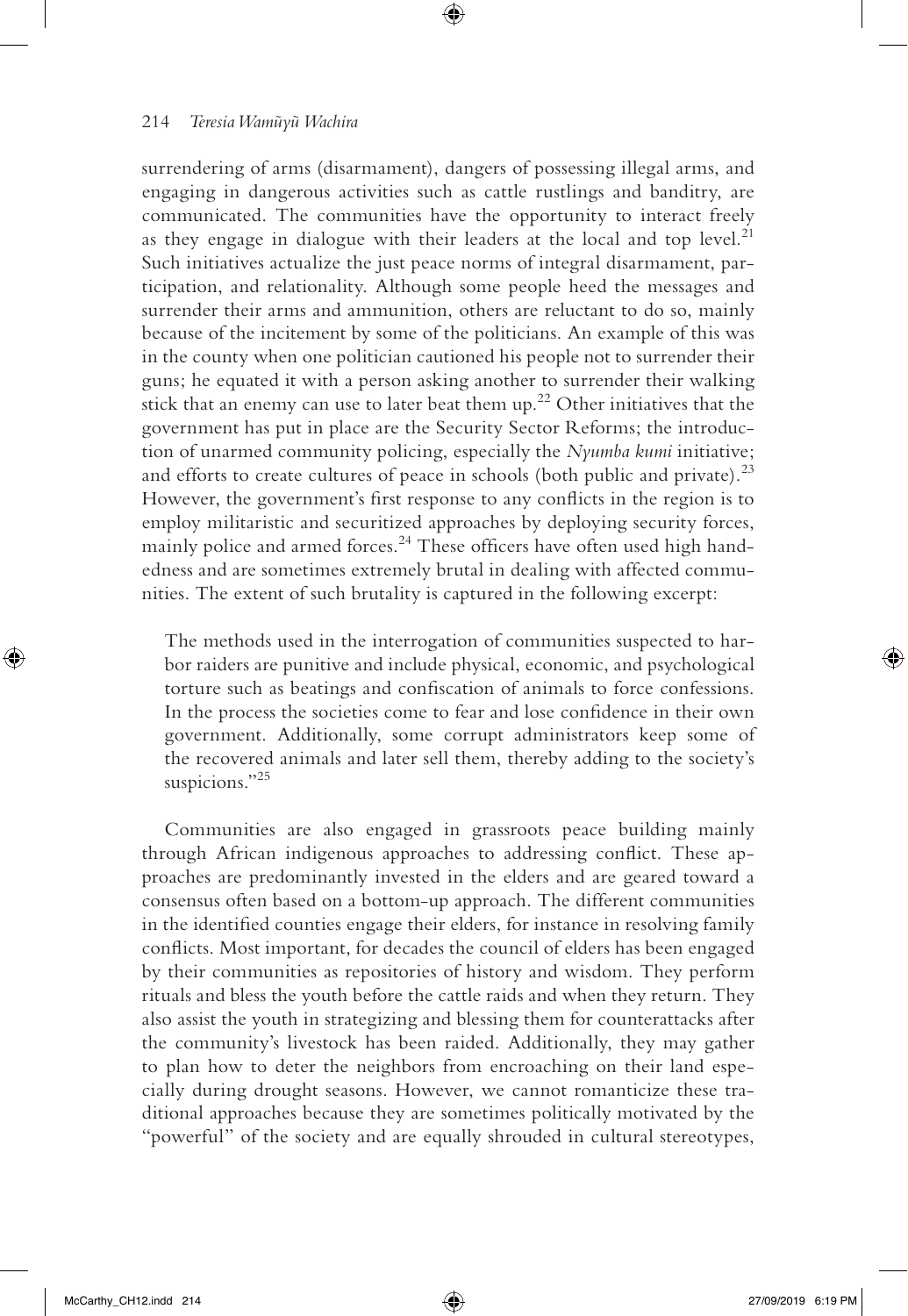especially of women, youth, and children. One of the respondents shared her observation: "The Council of elders is made of men only. Women are involved in the fact that they can come and listen to what men are deliberating on but they are not allowed to speak."26 Hence, any approaches to address the violent conflicts have to be inclusive of all people, following the gospel of nonviolence of love for all, even "the enemy"—the other.<sup>27</sup>

 $\textcircled{\scriptsize{+}}$ 

Women who are in violence-prone areas are actively involved in nonviolence initiatives. However, what they do is sometimes not visible mainly due to "feminisation and masculinisation of conflicts."28 The 2007–2008 post-election eruption of violence in Kenya "led to the death of over 1,000 people and displacement of almost 700,000 others in two months," and the majority of these were women.29 One of the highlights in this chapter is a group of women from the North Rift region who chose to group together to promote cohesion and to create a peaceful and just society.<sup>30</sup> They started by cooking together and constructing mud houses for other women whose houses had been destroyed in the violence.

Also as they interacted they prayed and shared their stories of pain thus breaking the communications barriers. These initiatives actualize the just peace norms of sustaining spiritual practices and the virtue of empathy. Further, in 2012 they started a "knitting for peace project" that received support from the Rural Women Peace Link organization. They made calabashes, *kiondos*, bracelets, and other ornaments which they sold in their nearest markets.<sup>31</sup> One woman shares that as they engaged in their daily routine of knitting they would discuss ways of averting the violence in the future. As a result of engaging in the peace activities and sharing their narratives, they were creating and working toward a peaceful coexistence. However, while trying to reach out to other people that were displaced they were met with great open hostility. This was because they were perceived as aggressors. Eventually, as observed in the following narrative, one of the women was successful: "I was able to succeed because I always appealed to the women as a woman and would ask them to go talk with their husbands and their sons. Women are very strong. They do not easily break up from their experiences."<sup>32</sup>

Another example of women employing active nonviolence in situations of conflict is found among the Pokot women. Women in the North Rift region have borne the brunt of violent conflicts for decades. As a result they have learned to balance their role as mothers of young men ready for cattle rustling. They are also advisers to their husbands, who protect the family and mentor the youth. However, sometimes they do not support cattle rustling and banditry. In these cases they have devised a traditional way of dealing with it. Every Pokot woman has a *leketio* (birth belt) that she wears for support when she is pregnant (see figure 12.2). She also wears it during war or conflict as a charm to protect her son from external harm, including during

⊕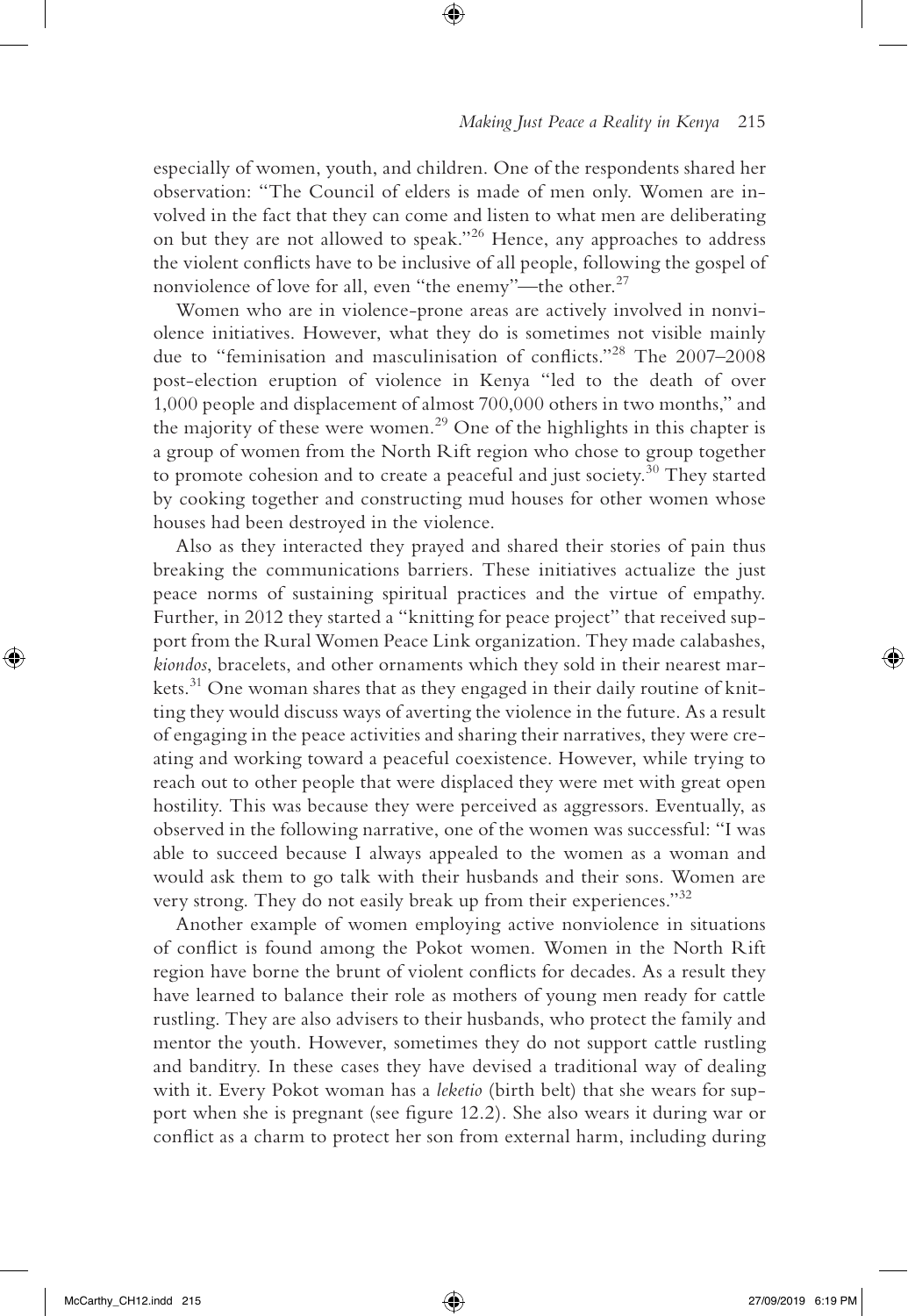

⊕

**Figure 12.2** Leketio—the birth belt Source: Irene Chepoisho Tulel, "Women and Peace-building in Pastoral Conflicts: A Case Study of Pokot Women in Sigor Region of West Pokot County, 1984–2000" (Nairobi: Department of History and Archeology, University of Nairobi, 2013), 60.

cattle raids. In some instances when a mother is not in support of any male members of the family taking part in the conflicts or war, she will refuse to wear the leketio. Also, a woman can decide to remove her leketio at the peak of a fight or war and lay it down between the people who are fighting. They will instantly stop fighting; it is taboo for a man to touch a leketio because it is a birth belt. In addition, a man cannot force a woman to wear a leketio. If he does, then this action will warrant a curse. This is one of the ways that women can participate in peace building. The tradition of using a leketio to stop or prevent conflicts or wars is practiced among all of the Kalenjin sub-tribes.<sup>33</sup> This practice also resembles the tactic of identifying and mobilizing credible messengers in the community to interrupt violence, which is often found within groups that use the just peace practice of unarmed civilian protection.

#### **Recommendations for a Just Peace Ethic and to Transform the Conflict in the North Rift Region of Kenya**

Parallels can be drawn from local and global contexts to show the reality that violence does not lead to peace. On the contrary, nonviolent strategies and tools have proved the most viable option. This view is in accord

⊕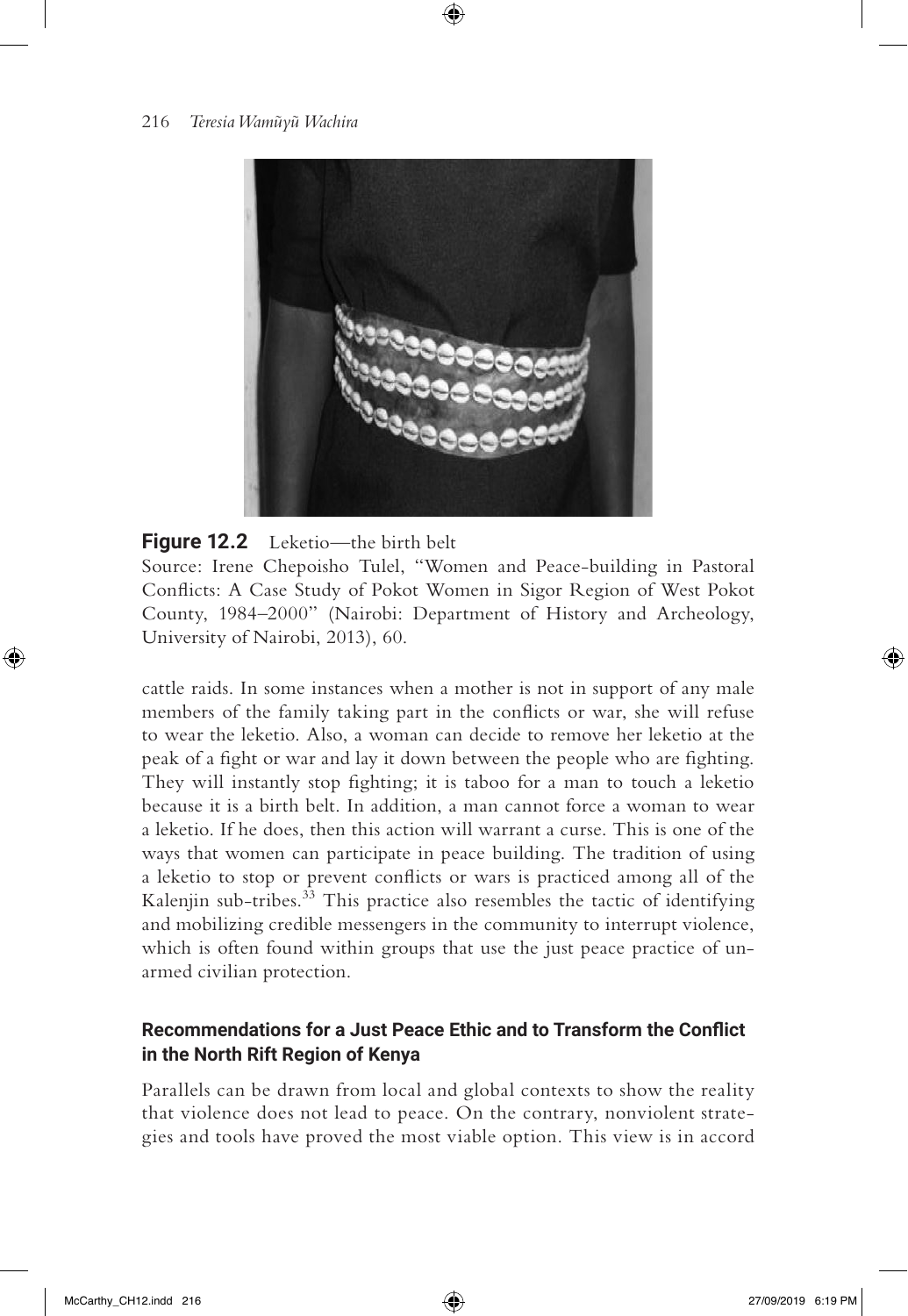with the late Saint John Paul II who while addressing politicians during his visit in Ireland challenged them: "You politicians must prove them to be wrong. You must show that there is a peaceful, political way to justice. You must show that peace achieves the works of justice, and violence does not."<sup>34</sup>

 $\textcircled{\scriptsize{+}}$ 

Although just peace is sometimes touted as a utopian idea, there are examples of visionaries in our times who were ready and laid down their lives physically or symbolically for a just and peaceful society. A few that come to mind are Mohandas Gandhi, Martin Luther King, Oscar Romero, the Women of Liberia, the late Wangari Muta Maathai and the women that supported her at the Freedom Corner, and Nelson Mandela. They all represent the uniqueness of our world and its people. These great people, representing different genders, did this using the power of love—active nonviolence. Following in their path, the community can incorporate those positive virtues as a foundation for their just peace approach to violence.

In the traditional African context, the values were passed from generation to generation through oral narratives, proverbs, metaphors, songs and dances, myths, and legends of a given community. The challenge therefore for the communities—the focus of this chapter—is to ensure that the values a community passes to its younger generations do not remain abstract but that they live and practice them. For instance, telling children stories about the dishonest hare that was punished for stealing honey is important, but there is a need to go further. Parents need to model honesty because this is "not taught but caught." The value has to be lived and made a habit. The Kiswahili saying *haraka, haraka haina baraka* is a reminder that such an undertaking is a challenge.<sup>35</sup> True peace takes time; therefore there is a need to keep trying even when we do not see the end in sight. Acquiring virtues so that we can embody the transformative practices of a just peace approach will take time. Therefore, communities need to be encouraged to keep trying the virtues for a just peace approach to violence no matter how far they fall short of their goals.

Cultural sphere, beliefs, and customs are held as the essence of the identity of a community. Culture, as noted previously, refers to the habits, values, beliefs, customs, and worldviews of a given group. It is culture that validates values and needs within a given community. Thus, culture is dynamic and context-specific.<sup>36</sup> However, a group has to go beyond its values in order to practice virtue-based just peace ethics. What one is taught and learns as an individual in a community—for instance, caring for animals and the environment, respect for elders and significant adults, tolerance, friendship, and trust—will remain merely values if they are not put into practice. Therefore, a virtue-based approach to the North Rift region conflicts will involve

⊕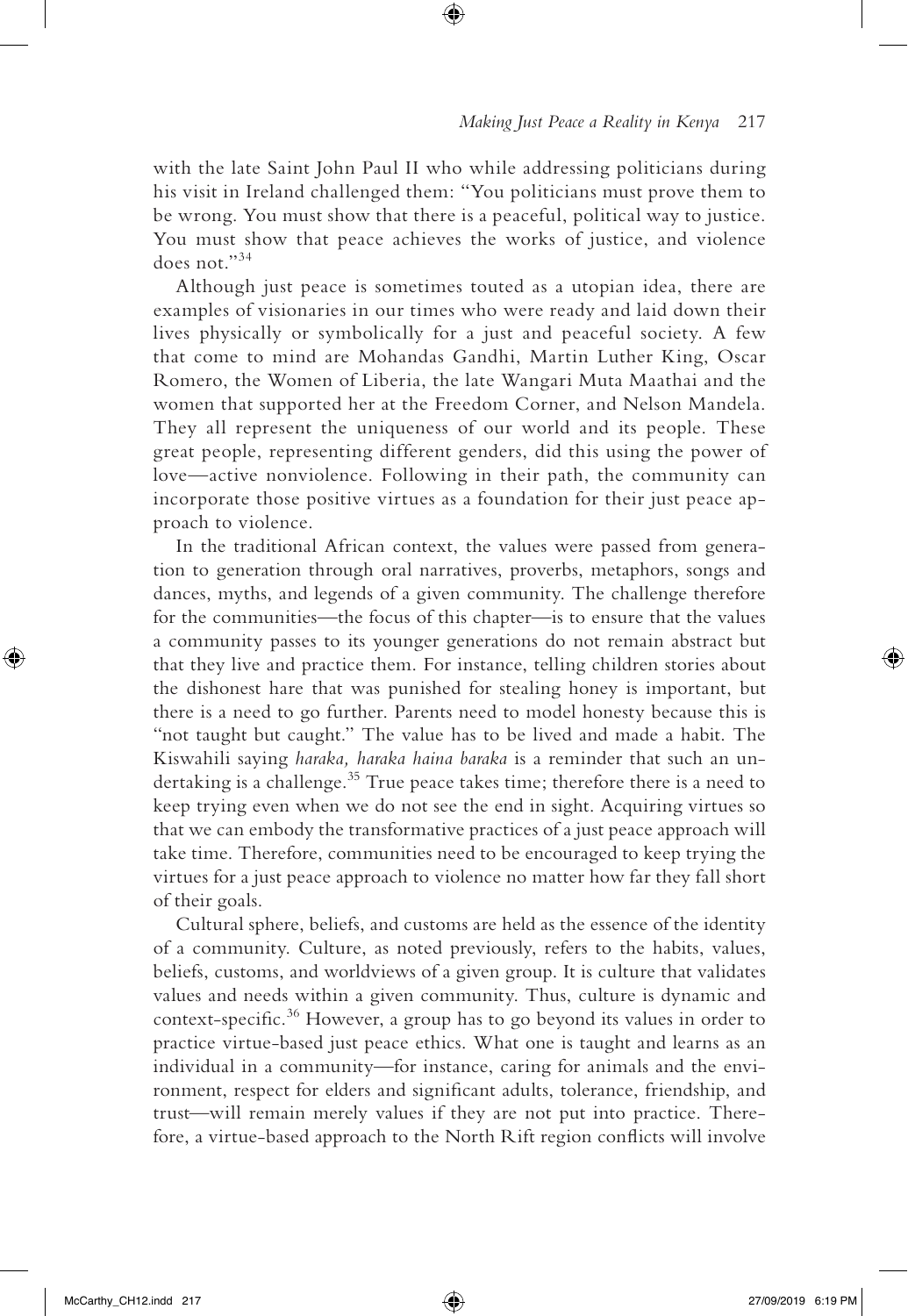people going beyond the value of cattle raiding for restocking and will begin to reflect on the violent actions that involve stealing from and killing the "enemy."37 The community can embrace the spirit of *ubuntu*—of respecting "the other"—because all people are interconnected.38 Ubuntu is about restoration of relationships through asking forgiveness and then being ready for the other to offer forgiveness. It is here that reconciliation is a meeting place because "truth and mercy have met together and justice and peace have kissed."<sup>39</sup> In the African worldview of ubuntu, the people thrive individually and collectively by living together in harmony, making the following Biblical aspiration a reality: "How delightful it is to live as brothers [and sisters] all together."<sup>40</sup> In essence, therefore, incorporating the ubuntu approach in peace building would promote an African perspective to a just peace approach. To go farther along this path, Pope Francis, in his homily on World Day of Peace 2017, invites the world's peoples and nations to "make active nonviolence our way of life."<sup>41</sup>

⊕

Parents, teachers, and any significant adults must go beyond their community's oral narratives that are used to pass on values, beliefs, and customs, especially those that perpetuate stereotypes about their neighbors in the counties. For instance, in the case of cattle rustling, children must be taught that all the cattle in Kenya do not belong to them and that killing anyone, irrespective of their ethnic community, is a violation of one's human rights. Therefore, to address this violent conflict, a peace builder needs to understand a community's values and beliefs and critique them with the aim of addressing its challenges. In this case, the younger generation might be taught the values of honesty and hard work, but for them to integrate the values they must act honestly and work hard to purchase their own cattle. The community can enhance the importance of a virtue-based just peace approach. This would entail a transformation of all forms of violence (direct, cultural, and structural). $42$  This means stressing the positive values that enhance peace as opposed to focusing on violence. For instance, the communities can utilize the African wise sayings and metaphors from the three counties. The following examples from communities in Kenya will suffice: "Justice breaks a prepared arrow," "Fighting has no fun," "War is not porridge," and "A person sent away with justice does not come back."<sup>43</sup> Everyone can be an artisan of peace."44

Sawatsky contends that "[our] virtues are part of the lens that shape understanding of the world. In addition, that they are "rooted in and inspired by particular stories, cultures, and narratives. While this is the case it is important to include experiences and attitudes which are interlinked in worldviews that are a source of cultural values.<sup>45</sup>

I suggest three cultural dimensions that could be incorporated as a foundation of a virtue-based approach to a just peace ethic. These dimensions

⊕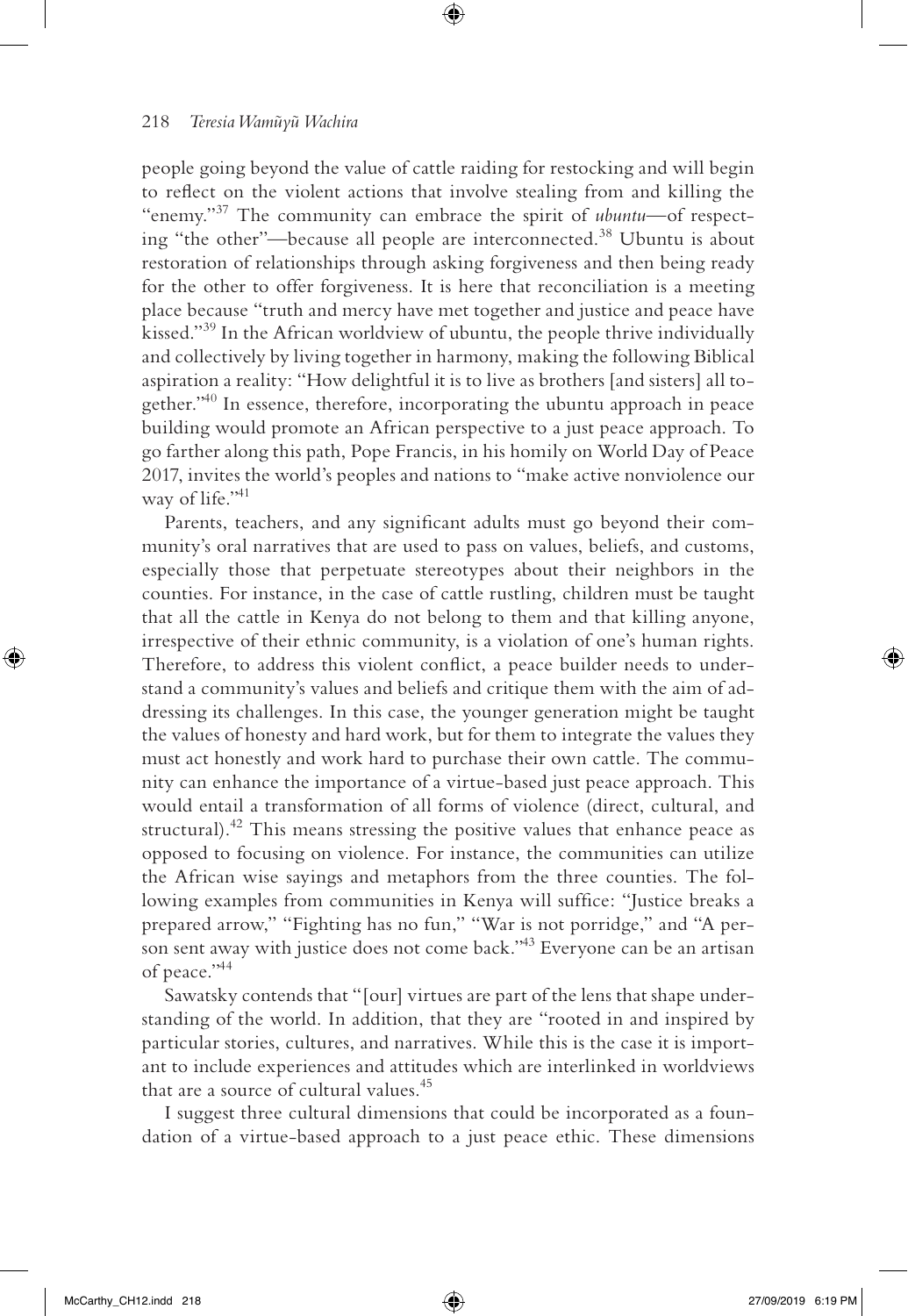



 $\textcircled{\scriptsize{+}}$ 

**Figure 12.3** Cultural Dimensions for Peace Building

Source: Teresia Wamũyũ Wachira, "Exploring Violence through the Narratives of Youth in Kenyan Secondary Schools: Implications for Reconceptualising Peacebuilding" (PhD diss., University of Bradford, UK, 2009), 45. Available at https://bradscholars.brad.ac.uk/bitstream/handle/10454/6292 /PhD%20thesis%20-TWWachira%20-%20UB%2007012877%20-%20 18%20Nov.%202013%20-%20Pdf%20version.pdf?sequence=1&isAllowed=y.

particularly help to illuminate the just peace norm of cultivating peacemaking cultures. They are the worldviews, experiences, and attitudes of the affected communities (see figure 12.3).<sup>46</sup>

- 1. The importance of experiences, which are kept real and alive by narratives passed from generation to generation. This includes events such as births, deaths/violent conflict, and the nature of interaction with others.
- 2. The importance of worldviews, which are the cultural notions of the meaning of life within a specific community and thus have a bearing on how meanings are transmitted. Worldviews are the source of cultural values and thus provide the tools for interpretation of events and solutions to challenges.
- 3. The importance of attitudes, which are acquired through experience and cultural values in a given context. These could be incorporated in any approach toward creating just and peaceful societies.

In both the virtue ethic and Gandhian theory of nonviolence, *who one is* is of importance and *what one does* derives importance from who one is—social as well as personal virtue (*ahimsa*). Virtue is therefore to be cultivated and needs to be practiced. The "love of the enemy" that Jesus is referring to is a direct AQ1

↔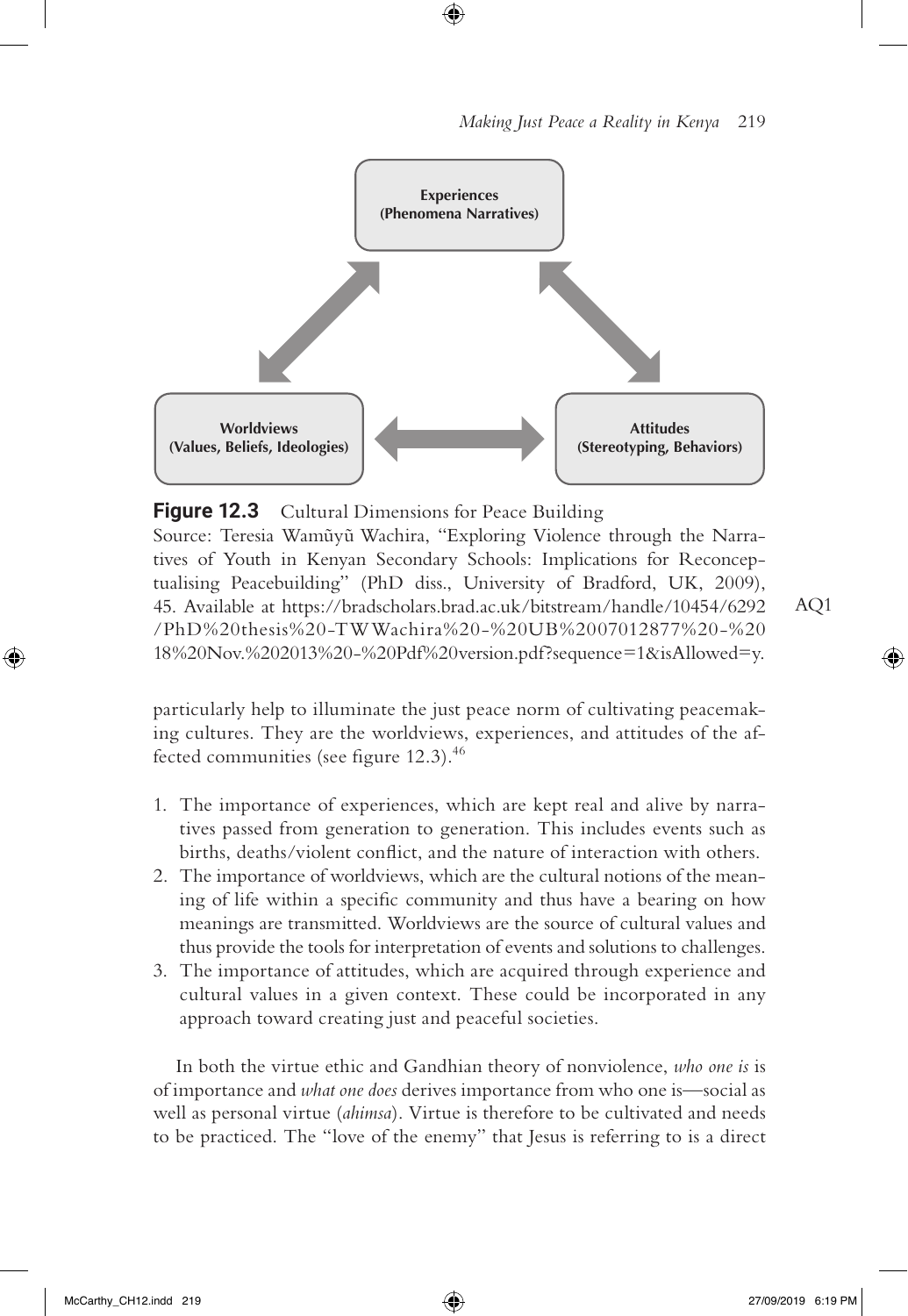and deliberate choice of reaching out to the "other," including those who are different from us irrespective of where they come from. This involves the total giving of one's self to *all* as Jesus did on the cross. In the particular context of this chapter, the challenge for all of the different groups would be "going that extra mile" to meet "the enemy"—practicing the virtue of total and selfless love.<sup>47</sup> Conversely, Kaveline-Popov outlines fifty-two virtues such as forgiveness, justice, love, mercy, patience, respect, tolerance, and unity.<sup>48</sup> She pinpoints peacefulness as a virtue in itself. Borba is of a similar view but places the virtue of "peacefulness" within the moral intelligence; hence, something that is learned.<sup>49</sup> This approach to virtue as peacefulness is important because it explains "how peace is understood that peace is lived out."50 Hence, in peace building in the North Rift region, it is important to understand these communities' concepts of peace because their views will influence their behaviors and attitudes, which will have a bearing on peacemaking and justice making.

⊕

Through the paschal mystery of Jesus Christ, humanity is enlightened and challenged on what it really means to walk the path of active nonviolence. Jesus had the choice to retaliate but he chose to love and forgive those who mocked and crucified him. He chose to embrace the "enemies" by asking his Father to forgive them "for they do not know what they are doing."51 Hence, it seems to me that the argument often crafted in justification of war as one of "the solutions to attain peace" is unsustainable. A peaceful end does not justify violent means, as the just peace norm of reflexivity also illuminates. Hence, to be a true disciple of Jesus is to follow in his footsteps of love and forgiveness even amid violence.<sup>52</sup>

#### **Practical Suggestions**

 $\bigoplus$ 

The following are peace building initiatives that can enhance a transformative practice of a just peace ethic to violent conflicts specifically in the North Rift region (Baringo, Elgeyo-Marakwet, and West Pokot).

- The communities can engage women more at all levels of decision making and practices of peacemaking and justice making. As Pope Francis noted in his World Day of Peace 2017 message, "Women in particular are often leaders of nonviolence."53 Also, communities can create forums for people who experience marginalization in society—for instance, women, youth, children, and people with disabilities—so their voices can be heard. This will assist in promoting a just peace approach to exclusion, which is structural violence. It would also actualize the just peace norm of participation. Additionally, the members of the different communities can create forums where intercommunity dialogue can be enhanced to develop just and peaceful societies.
- Learning institutions (early childhood, primary, secondary, and tertiary levels) within the North Rift region where these counties are situated can be encouraged to create and utilize Peace Corners in or outside of the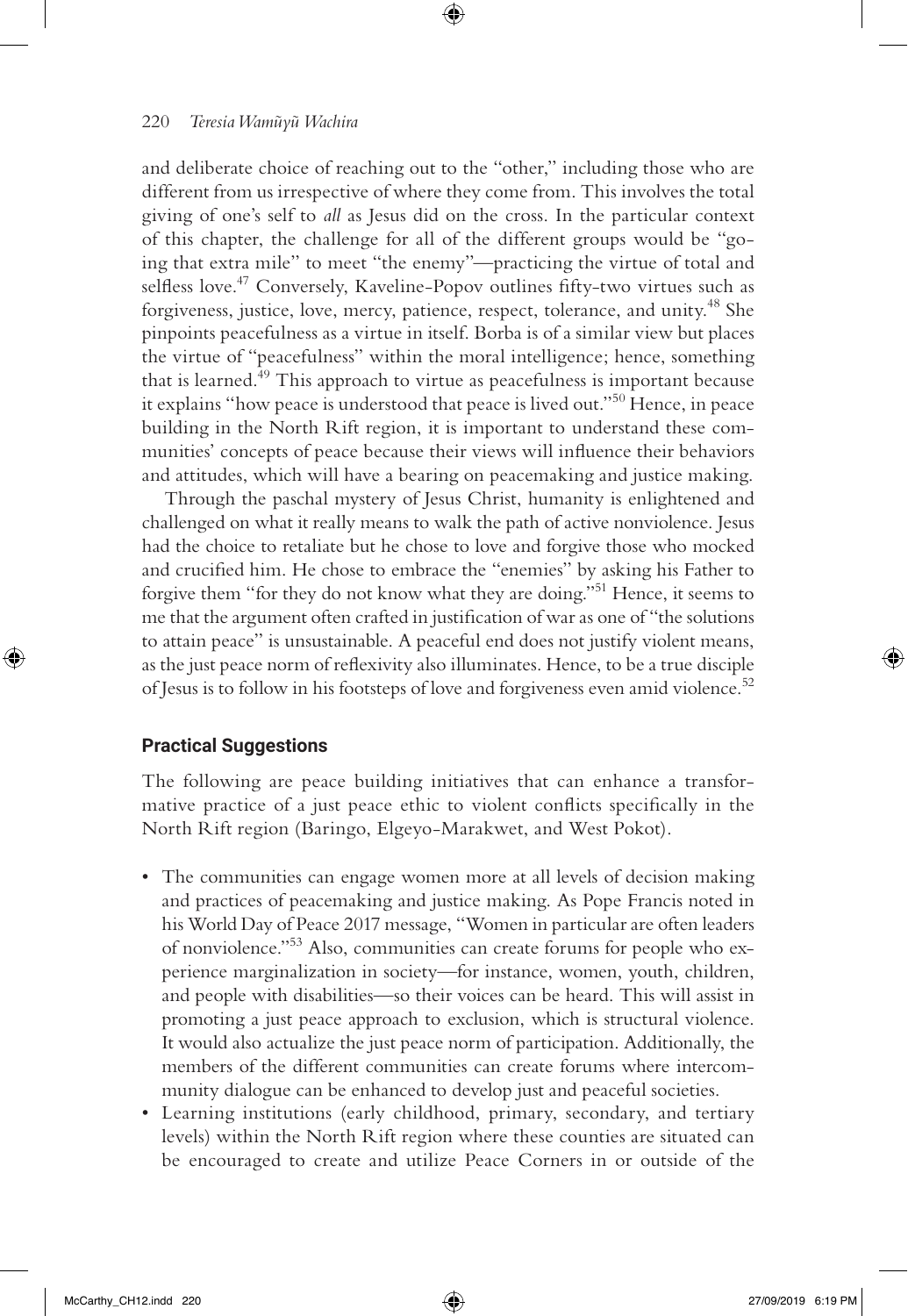#### *Making Just Peace a Reality in Kenya* 221

classroom, and Peace Clubs and Peace Cafés (depending on the name preferred by the school/college/university). These can be spaces where children and young people practice and engage in dialogue on issues such as care and protection of the environment—"our common home"—and other species that share our planet, such as domestic and wild animals.<sup>54</sup> This reinforces the foundation built in the family setting: "In the family we first learn how to show love and respect for life . . . respect for local ecosystem and care for all creatures . . . we receive an integral education, which enables us to grow harmoniously in personal maturity . . . to control our aggressivity and greed, and to ask forgiveness when we have caused harm.<sup>55</sup>

⊕

- Such spaces of peace will also assist in the implementation of sustainable development outlined in the 2030 Agenda for Sustainable Development; especially goal 16, which aims to reduce all forms of violence.<sup>56</sup> More importantly, it is in learning institutions, no matter at what level, that the gospel of nonviolence can be inculcated so that it becomes part of the DNA of the students, staff, and all stakeholders. This would actualize the just peace norm of education in nonviolence.
- In academia, too, scholars can engage with those at the grassroots level through constructive research and dialogue; for instance, on community peace building and application of just peace approaches in conflict transformation. This will enable scholars not only to articulate their aspirations of a just and peaceful society but also to build up the scholarly works employing the just peace approaches that will enhance a culture of peace for today and future generations. Additionally, donors should invest in research on peace and justice making. This entails supporting projects that are geared toward building peaceful and just societies.
- The Catholic Church can support and invest energy and finances in developing Small Christian Communities (SCCs), which currently act as family cells of spiritual nourishment, training, and nurturing for a generation of people.<sup>57</sup> This is of the utmost importance because these communities can be the foundation of re-evangelizing on a gospel of active nonviolence. Through such communities the church can model the virtues of love for all, including the "enemies"—community sharing, forgiveness, compassion, harmony, peace, tolerance, mercy, and justice. There is an equal need for healing communities of believers—representing different faiths—so that they can lead by example.
- The Catholic Church leadership in Kenya, under the umbrella of the Kenya Conference of Catholic Bishops in solidarity with the leadership of other religions (e.g., the National Council of Churches, the Inter-Religious Council of Kenya, and the World Council of Churches, together with the Leaders of the African Traditional Religions) can from time to time visit and prepare and circulate common pastoral letters that foster and promote virtues of peace, justice, and harmonious coexistence. Through this action the religious leaders will be modeling Jesus's desire for the church "that they may be one."

⊕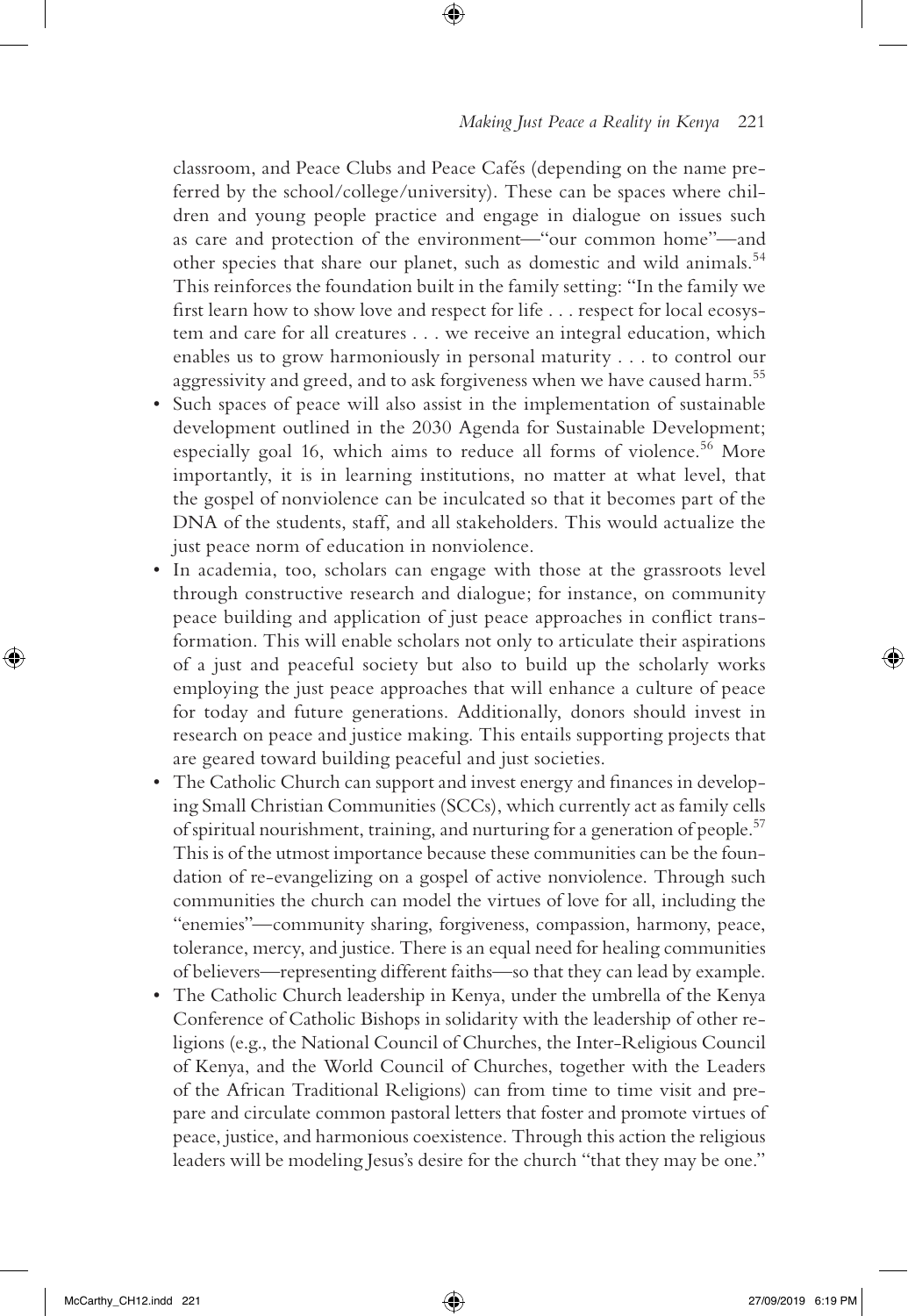• More important, the leaders can make joint visits to the government leadership—both locally and nationally—to discuss and share ways of building a society that is grounded in "effective pedagogy to grow in solidarity, responsibility and compassionate care" of one another and our environment.<sup>58</sup> These groups of leaders can also incorporate and create opportunities for the Council of Elders representing different communities in the North Rift region. For example, they can have joint meetings with them toward the aim of sharing grassroots peace-building activities for sustainable development.

⊕

- In today's world with high technological knowledge, social media has a challenge to practice peace journalism (peace oriented as opposed to violence oriented). The journalists can be invited to practice the virtues of peace and justice as they mold young minds. They do this through social media posts and reporting and through various modern platforms such as smartphones. These platforms include Facebook, Twitter, Whatsapp, and blogs, among others.
- Religious leaders in Kenya and specifically in the North Rift region counties have access to nonviolent teachings, moral authority, and permanence (religious structures). Thus, they have opportunities to act as bridges between the government and the citizens spread out in different counties in Kenya. Such bridging initiatives actualize the just peace norm of relationality.

#### **Conclusion**

⊕

In this chapter I have argued for transformative practices of a just peace ethic that would incorporate African indigenous approaches to dealing with violent conflicts. Contextualizing the North Rift region conflicts specifically by focusing on three counties, it is evident that the violence is deep rooted. The main challenge is that cattle raiding has been legitimized by the community, thus becoming a way of life despite its morphosis into the deadly commercialized cattle rustling. Most important, cattle rustling is carried out by unmarried male youth with the blessing of spiritual leaders—elders who are male. Women also play a role but it is peripheral (e.g., to encourage or discourage raiding by the youth). Usually this is supported by rituals, which are key in most ceremonies among the African communities.

Further, some of the grassroots Afrocentric approaches that create and promote a peaceful and just society in the North Rift region have been critically examined. It is important to note that the particular nonviolent initiatives are not restricted to the three counties discussed in this chapter but to the North Rift region where the counties are situated. In addition, an effort has been made to be inclusive of both genders in the selected nonviolent approaches.

Finally, this chapter contained a detailed discussion on the virtue-based approaches that embody the transformative practices of a just peace approach.

McCarthy\_CH12.indd 222 27/09/2019 6:19 PM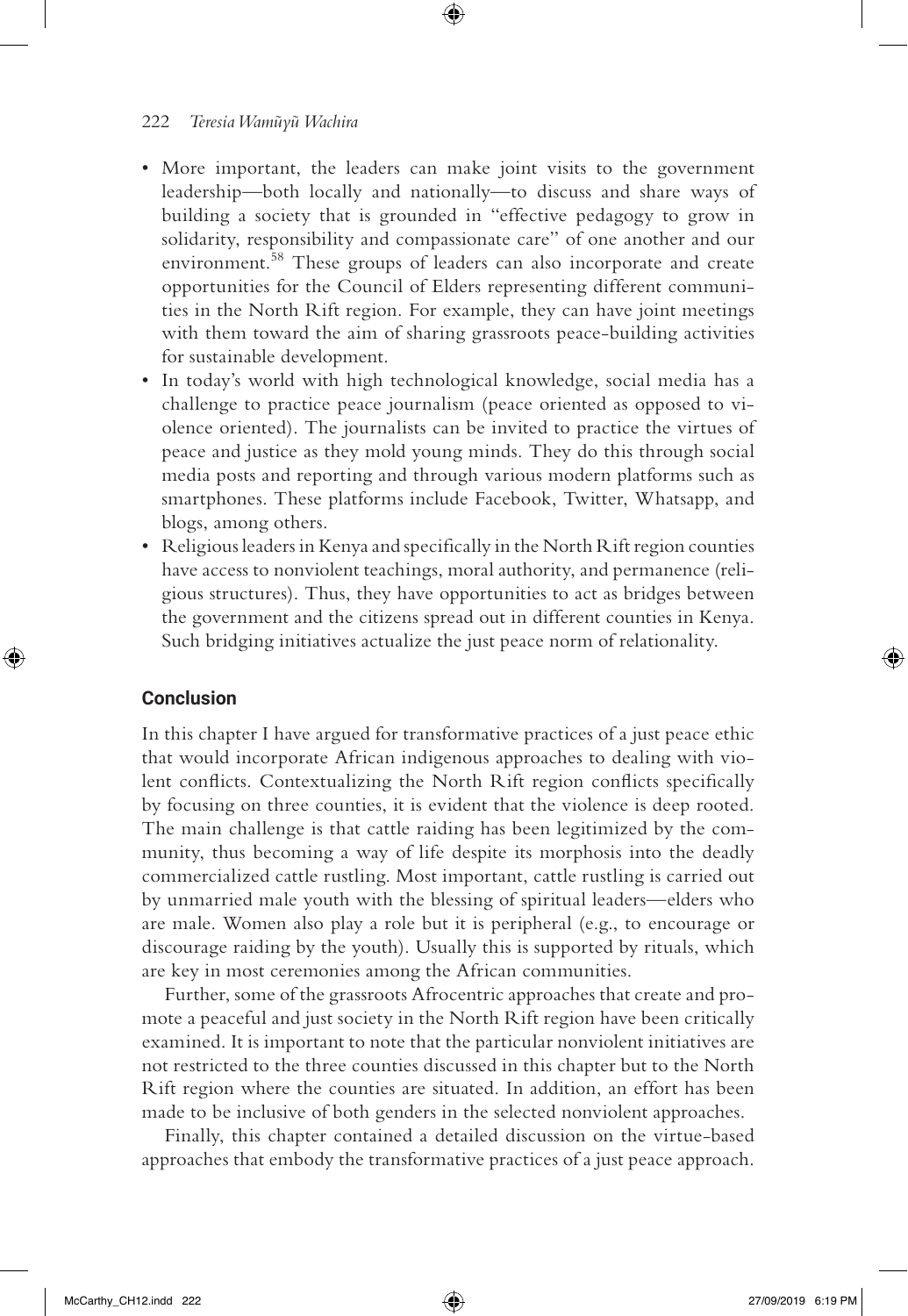The argument in this chapter is that a transformative practice of a just peace ethic needs to be inclusive of the positive aspects of African indigenous approaches. Also proffered are three cultural dimensions suggested for inclusion as a foundation of a virtue-based approach; that is, the narratives, experiences, and attitudes of the affected communities. Practical suggestions and reflective questions were included to allow for a continuation of this ongoing debate.

 $\textcircled{\scriptsize{+}}$ 

#### **Discussion Questions**

- 1. What violent events are common in your local community? Which of these violent events have you personally experienced? In your opinion, what are the underlying causes of the violent events? How are these violent events addressed?
- 2. Select a community from your country and explore the indigenous nonviolent activities that they engage in to reconcile people. Look at the story of the late Bishop Cornelius Korir in this text. How does his effort to reconcile different warring communities challenge us to use a just peace perspective in resolving violent events in our schools, parishes, local communities, and country?
- 3. In your opinion, what are the underlying causes of the conflict? What are the (i) virtues and (ii) skills needed to transform the conflicts?
	- At the top level (leadership)
	- At the grassroots level (citizens)
- 4. What positive approaches and policies are in place to transform the conflicts? What more positive approaches and policies could be incorporated to transform the conflicts?
	- At the top level (leadership)
	- At the grassroots level (citizens)
- 5. What positive contribution could the following groups of people make to transform the conflicts?
	- Women, youth, people with disabilities

#### **Notes**

⊕

1. Peter Wallenstein and Margareta Sollenberg, "Armed Conflicts, Conflict Termination and Peace Agreements, 1989–96," *Journal of Peace Research* 34, no. 3 (1997): 339–58; referenced in Kennedy Agade Mkutu, *Guns and Governance in the Rift Valley: Pastoralist Conflict and Small Arms* (Oxford: James Currey, 2008), 1.

2. Mkutu, *Guns and Governance*, 4.

3. The Marakwet and the Pokot are subgroups of the Kalenjin, who share Nilo-Hamitic ancestry and similar customs. The violent conflicts in which they engage are mainly along the Kerio River, which flows through the valley; the Marakwet are to the west of the river, and the Pokot of Baringo County are to the east. The Marakwet engage in mixed farming and cattle-rearing for their livelihood and are not nomadic,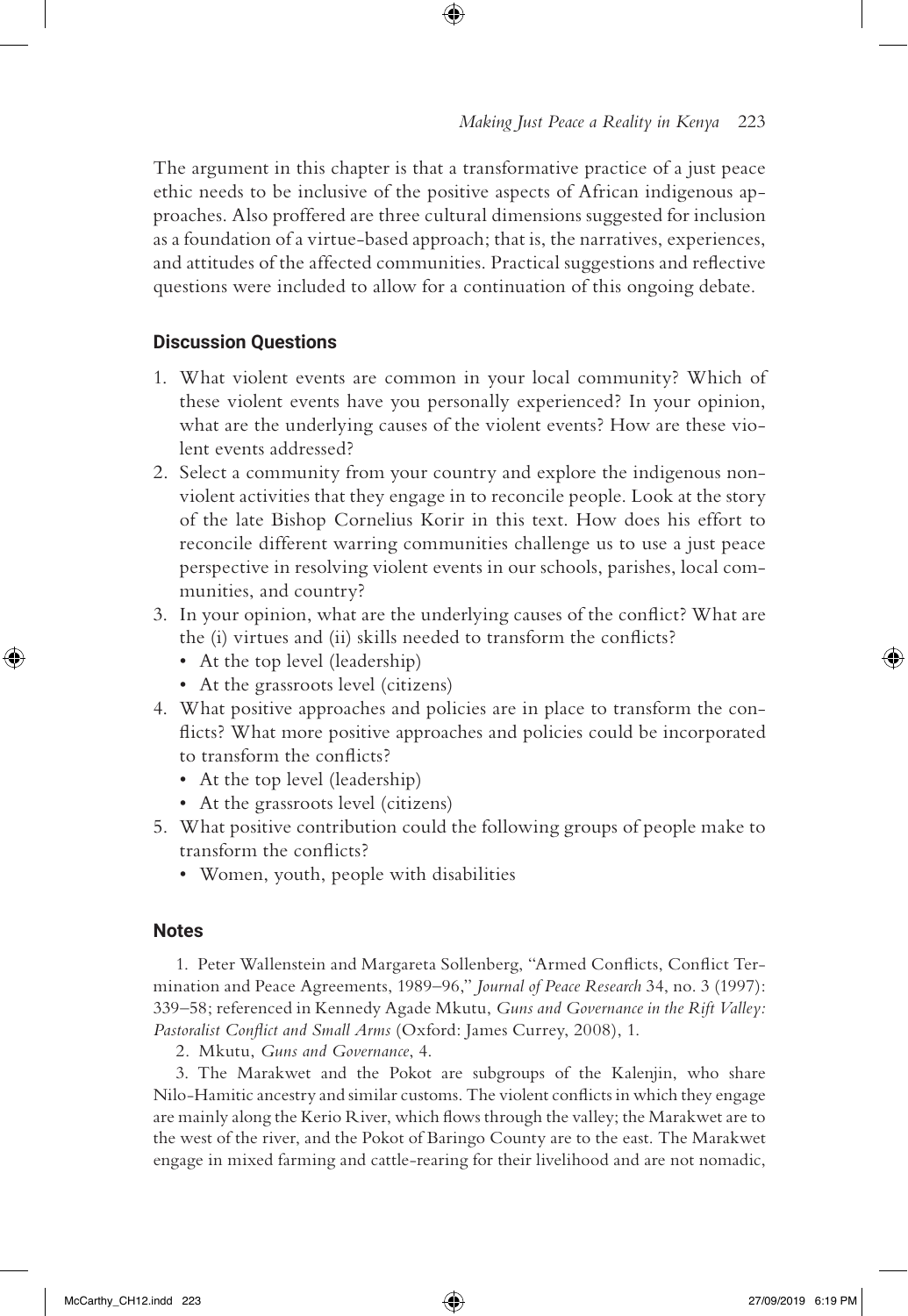unlike the Pokot, who have a nomadic or semi-nomadic livelihood. C. Clemens Greiner, "Guns, Land, and Votes: Cattle Rustling and the Politics of Boundary (Re) making in Northern Kenya," *African Affairs* 122, no. 447 (2013): 216–37.

4. Mkutu, *Guns and Governance*, 13–14.

5. "Political authorities were sowing seeds of discord, dividing citizens along tribal lines and instigating terrible communal violence; battles between Pokot and Marakwet warriors, provoked by cattle rustling, raged in the Kerio Valley"; Bishop Korir, *Amani Mashinani—Peace at the Grassroots* (Eldoret, Kenya: Catholic Diocese of Eldoret, 2009). Raiding has a cultural significance and is a multifaceted social (almost ceremonial) event aimed at recovering, restocking, and avenging insults and damages inflicted by enemies. Mkutu, *Guns and Governance*; Mohamud Adan and Ruto Pkalya, *Closed to Progress: An Assessment of the Socio-Economic Impacts of Conflict on Pastoral and Semi Pastoral Economies in Kenya and Uganda* (Eastern Africa: Practical Action, 2005); Pax Christi Horn of Africa, *What Warriors Want*, 2004. The practice has continued despite the warning in 2018 from the president of Kenya and the minister of security. Jael Keya, "Fred Matiangi's Warning to Rift Valley Leaders," *Kenyans.co.ke*, August 21, 2018.

6. Male youth participant (coded JN1) from West Pokot, interviewed in February 2018.

7. Timothy M. Anderson, "Identity and Exclusion in Africa: An Examination of Autochthony and Xenophobia" (master's thesis, Ohio University, May 2013).

8. Male youth participant (coded ML2) from Elgeyo Marakwet, interviewed in February 2018.

9. Korir, *Amani Mashinani*.

10. "In 2015, he was made the Goodwill Ambassador for Peace by the National Cohesion and Integration Commission (NCIC)". Titus Too and Fred Kibor, "Bishop Kiror: A Cleric who Cherished Peace," in Standard Digital Daily Newspaper, Nairobi, Kenya, Nov. 5, 2017.

11. They were from the Kalenjin ethnic community fighting the Kikuyu people. They referred to them as "foreigners" or "madoadoa" (Kiswahili for "spots"). Bishop Korir was also from the Kalenjin community.

12. Korir, *Amani Mashinani*, 10.

13. Korir, 2.

↔

- 14. Korir, *Amani Mashinani*.
- 15. Korir, *Amani Mashinani*.
- 16. Korir, *Amani Mashinani*.
- 17. Korir, 41.

18. Korir, *Amani Mashinani*, 12. In the African context, sharing a meal is very important. People do not share a meal when they are not in agreement—therefore, people can share a meal as a sign that they are ready to reconcile or that they are in oneness with the other. People do not fight or quarrel about food. Regarding shared sports activities, see Korir, 22.

19. Lederach, in his pyramid of actors in peace building, argues that the middle level of actors (nongovernmental organizations) is key for sustainable peace building. Actors at this level have access to both the top-level leadership and the grassroots level (the citizens). John Paul Lederach, *Building Peace: Sustainable Reconciliation in Divided Societies* (Washington, DC: United States Institute of Peace Press, 1997).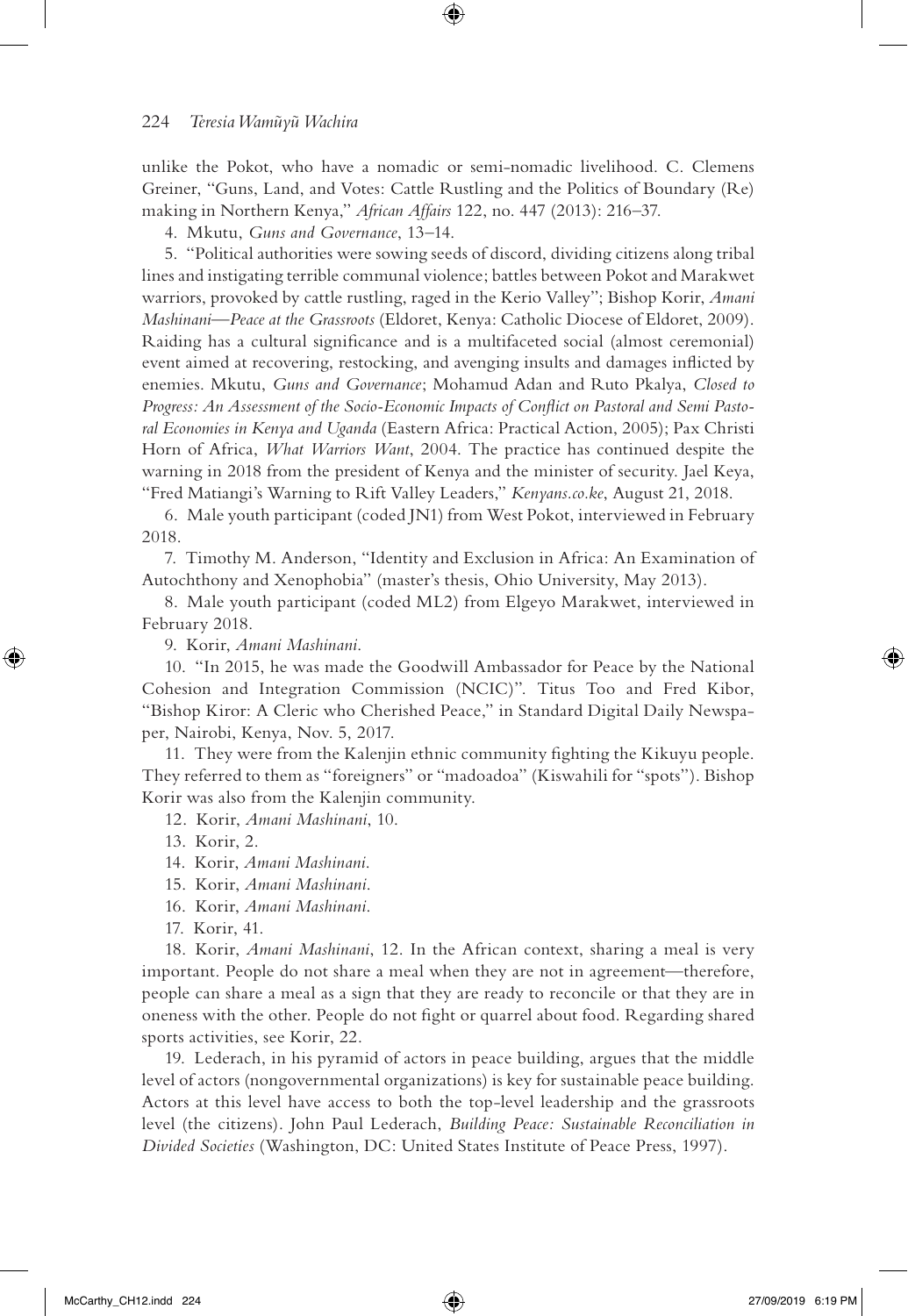20. *Barazas* are informal gatherings among communities to discuss issues of interest to them.

⊕

21. An example is the recent events that brought together warring communities on April 28, 2018 during a peace run. The leaders impressed upon the people the need to desist from cattle rustling for economic development and prosperity. Florah Koech, "Call for Unity in Crime-Prone North Rift during Peace Run," *Daily Nation*, April 30, 2018.

22. Joram N. Kareithi, "The Multi-Factoral Nature of Inter-Ethnic Conflicts in North-Rift Frontier Border Lands, Kenya: Implications on Pastoralists' Welfare and Livelihoods," *Journal of Anthropology and Archaeology* 3, no. 1 (June 2015): 37–57.

23. *Nyumba kumi* refers to ten households creating good neighborliness and enhancing community security.

24. "President Kenyatta Now Deploys the KDF to Baringo," *Daily Nation*, March 17, 2017. Deployment of the Kenya Defense Forces was to increase security in the North Rift region.

25. Kareithi, "The Multi-Factoral Nature of Inter-Ethnic Conflicts," 53.

26. Participant BMb1, interview, February 2018.

27. This teaching of Christ forms the basis for a gospel of nonviolence. This is expounded in Lisa S. Cahill, *Love Your Enemies: Discipleship, Pacifism, and Just War Theory* (Minneapolis, MN: Augsburg Press, 1994).

28. Men are perceived as aggressors and women as victims. Peace-building activities more often exclude women.

29. Gabrielle Lynch, "Durable Solution, Help or Hindrance? The Failings and Unintended Implications of Relief and Recovery Efforts for Kenya's Post-Election IDPs," *Review of African Political Economy* 36, no. 122 (2009): 604–610.

30. Beatrice Cherono, "Knitting Peace," in *Stories of Women Building Peace: Transforming Inter-Ethnic Violence in North Rift Region* (Nairobi: Coalition for Peace in Africa, June 2014), 120–23.

31. Special bag made mainly from sisal that is used casually or formally.

32. A member of the displaced women from the Kikuyu and the Kalenjin communities within Eldoret town in Kenya captured in the women stories in Cherono, "Knitting Peace," 122.

33. Betty Rabar and Martin Karimi, eds., *Indigenous Democracy: Traditional Conflict Resolution Mechanisms* (Intermediate Technology Development Group—Eastern Africa, 2004), 9.

34. "Violence Destroys What It Claims to Defend: The Dignity, the Life, the Freedom of Human Beings. Violence Is a Crime against Humanity, for It Destroys the Very Fabric of Society." Homily of his holiness John Paul II, September 29, 1979.

35. "Hurry, hurry has not blessings" in Kiswahili—the language spoken in most of Eastern Africa.

36. Kevin Avruch, *Culture and Conflict Resolution* (Washington, DC: United States Institute of Peace Press, 2001), 7–14.

37. Anthony Langat, "Why Kenya's Cattle Raids Are Getting Deadlier: The Infiltration of Illegal Firearms Has Led to a Rise in Violent Cattle Raids. Pastoralists Are Now Arming Themselves," *Aljazeera,* December 27, 2016.

⊕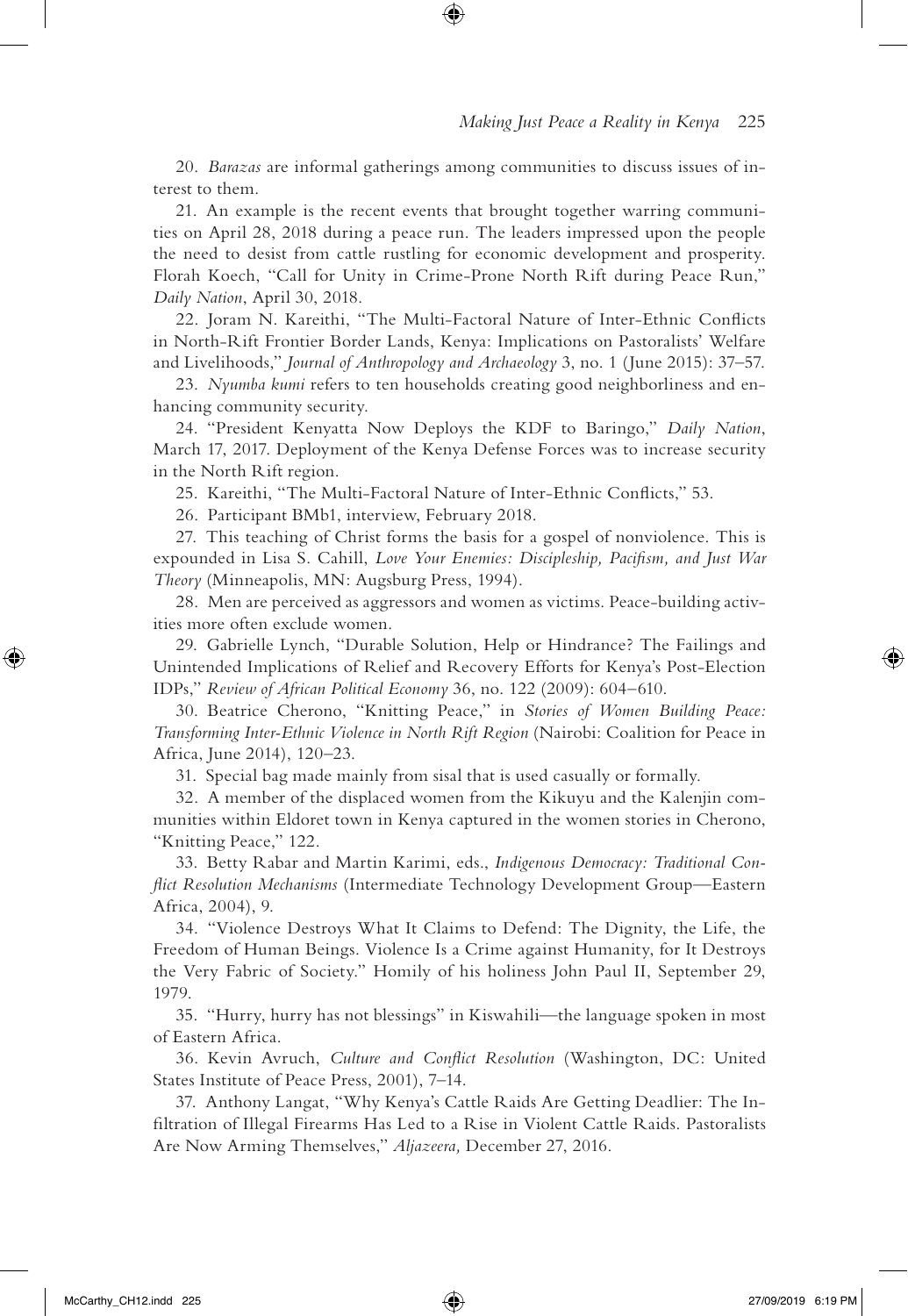38. "A person is a person through other people," in Tim Murithi, "African Approaches to Building Peace and Social Solidarity," *Accord*, September 25, 2006.

⊕

39. Psalm 85:10; John Paul Lederach, *The Journey Towards Reconciliation* (Scottdale, PA: Herald Press, 1999).

40. Psalm 133:1.

41. Pope Francis, "Nonviolence: A Style of Politics for Peace," 2017 World Day of Peace Message, January 1, 2017.

42. Johan Galtung, *Peace by Peaceful Means: Peace and Conflict, Development and Civilization* (London: Sage Publications, 1996).

43. Porridge is a meal prepared from maize (mealie) and often eaten at breakfast to sustain one for a long time. "A person sent away with justice does not come back" means that they are contented and are at peace.

44. Pope Francis, "Nonviolence: A Style of Politics for Peace."

45. Jarem Sawatsky, *Just Peace Ethics: A Guide to Restorative Justice and Peacebuilding* (Cambridge: The Lutterworth Press, 2009).

46. Schirch states that those engaging in peace building must include each person's world sharing through word, symbol, and ritual his or her unique worldview. Lisa Schirch, *Ritual and Symbol in Peacebuilding* (Bloomfield, CT: Kumarian Press, 2005).

47. Teresia Wamūyū Wachira, "Exploring Violence through the Narratives of Youth in Kenyan Secondary Schools: Implications for Reconceptualising Peacebuilding," unpublished, University of Bradford, 2012, 44.

48. Linda Kaveline-Popov referred to in James Page, Peace Education: Exploring Ethical and Philosophical Foundations, (Information Age Publishing Inc., USA, 2008), 54.

49. MacIntyre's argument of virtue as an acquired human quality that facilitates practice expressed concern for peaceful society although does not mention peace links society and morality; Alasdair Chalmers MacIntyre, *After Virtue: A Study in Moral Theory* (Notre Dame, IN: University of Notre Dame Press, 2007).

50. Matt. 5:41.

↔

51. Luke 23:34.

52. Teresia Wamūyū Wachira, "Peace Is Therefore a Way of Life; We Develop the Virtue of Peace by Doing Peace" (PhD diss., 2012), 26; Galtung, *Peace by Peaceful Means*. The way to attain peace is to apply peaceful means, not violence; otherwise we create cycles of violence.

53. Pope Francis, "Nonviolence: A Style of Politics for Peace."

54. Pope Francis, *Laudato si: Encyclical Letter of the Holy Father Francis on Care for Our Common Home* (Nairobi: Paulines Publications Africa, 2015).

55. Francis, 117.

56. These goals aim to reduce all forms of violence and find lasting solutions to conflicts and insecurity.

57. There are more than 160,000 Small Christian Communities (SCCs) in the nine countries of Eastern Africa. SCCs are a new model of being church in Africa today. They operate in parishes (in the rural and urban centers); in different levels of learning institutions and religious formation houses. www.smallchristiancommunities .org; https://maryknollmissionarchives.org/?p=4569.

58. Francis, *Laudato si*, 116.